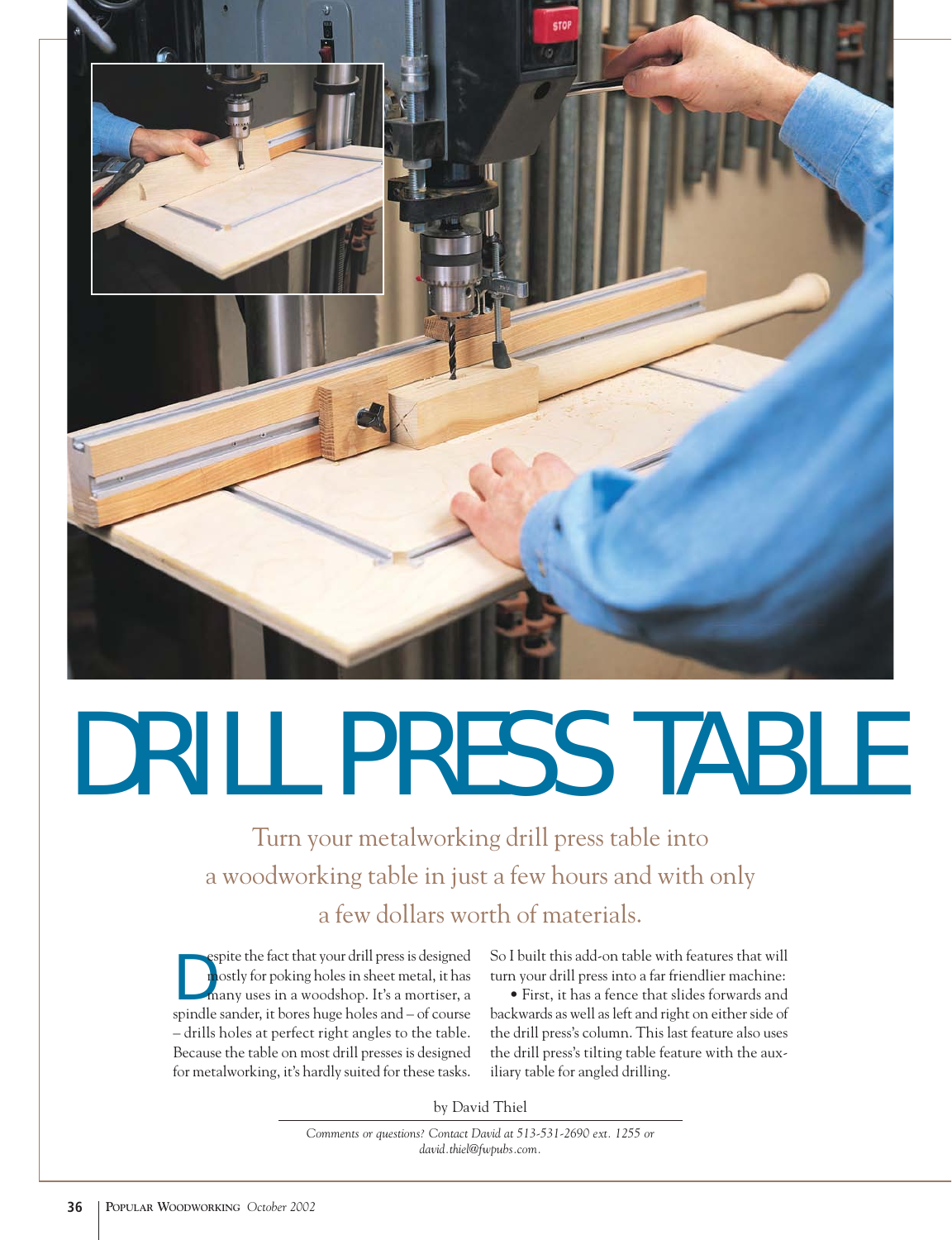• Built-in stops (both left and right) that attach to the fence for procedures that need to be replicated, such as doweling or chaindrilling mortises.

• Hold-downs that can be used on the fence or on the table for any procedure.

The sizes given in the cutting list are for a 14" drill press, with the center falling 9" from the rear edge of the table, with a 2" notch in the back to straddle the column. Adjust the center location and overall size of the table to match your particular machine.

## **Build the Base**

The base platform for the table is made from  $\frac{3}{4}$ " plywood, which should be void-free. Again, adjust the size as necessary to fit your drill press. First you need to get the table ready for the T-track, which is what holds the fence and holddowns in place. Start by locating the four recessed holes that allow the T-slot mechanism to slip into the track without disassembling the mechanism. Each hole is  $1\frac{1}{2}$ " in diameter and  $\frac{3}{8}$ " deep.

Next, locate the grooves in the center of the holes and use a router with a  $\frac{3}{4}$ "-wide straight bit to cut the grooves to a  $\frac{3}{8}$ " depth. The T-slot track should fit into the grooves with the top surface just below that of the plywood table. The grooves should be as parallel as possible to one another to allow smooth movement of the fence.

Now cut the hole for the 4" x 4" replaceable insert plate. First mark its location on your table, then mark in from that line by  $\frac{3}{8}$ " to locate your cutting line. Drill clearance holes in two corners of the inner square, then use a jigsaw to cut out the center piece. Next, determine the thickness of the material you will use for your insert plate (the <sup>3</sup>/8"-thick Baltic birch we used is actually metric

and shy of  $\frac{3}{8}$ "). We used a  $\frac{3}{8}$ " piloted rabbeting bit in a router set to a height to hold the insert flush to the top surface of the table.

While your jigsaw is still out, locate, mark and cut out the notch in the back of the table. This allows the table to move closer to the drill press' post and also to tilt without interference.

As a final friendly touch on the table, I used a  $\frac{3}{8}$ " roundover bit in my router to soften all the edges on the table, both top and bottom. You'll get fewer splinters if you do this.

## **A Flexible Fence**

The fence is the heart of the table, and the wood should be chosen for durability and straightness. Quartersawn hardwood, carefully surfaced and planed, will do nicely. After cutting the fence to size, use a dado stack to mill two  $\frac{3}{8}$ "-deep by  $\frac{3}{4}$ "-wide grooves in the fence. The first is centered on the top surface of the fence, and as in the grooves in the base platform, a piece of T-slot track should be used to confirm that the groove is deep enough to allow the track to fit just below the surface of the wood. The second groove is then cut centered on the face of the fence.

One other bit of table saw work is a  $\frac{1}{8}$ " x  $\frac{1}{4}$ "-wide rabbet on the inside bottom edge of the fence. The rabbet keeps debris away from the fence, so your work will fit tightly against it.

One option that I considered was adding an indexing tape measure on the fence. Every time the table is moved, the tape would need to be readjusted to zero, and for the infrequent use the tape would see I decided against it. A stick-on tape can easily be added to the fence face if that's more to your personal taste and needs.

Unlike the fence on a router table, the fence on a drill press



The grooves for the T-slot track allow the fence to be used left-to-right and front-toback on the table to take advantage of the tilting feature of the existing table.



After cutting the hole with a jigsaw, the opening is rabbeted using a bearing-piloted router bit.Then chisel the corners square and fit the replaceable insert plates tightly into the rabbet. Make a couple extra insert plates.



The fence is made of a sturdy, stable hardwood. Cut a groove the length of the top and face of the fence. The grooves hold T-slot tracks, which can be used for stops, hold-downs and other accessories.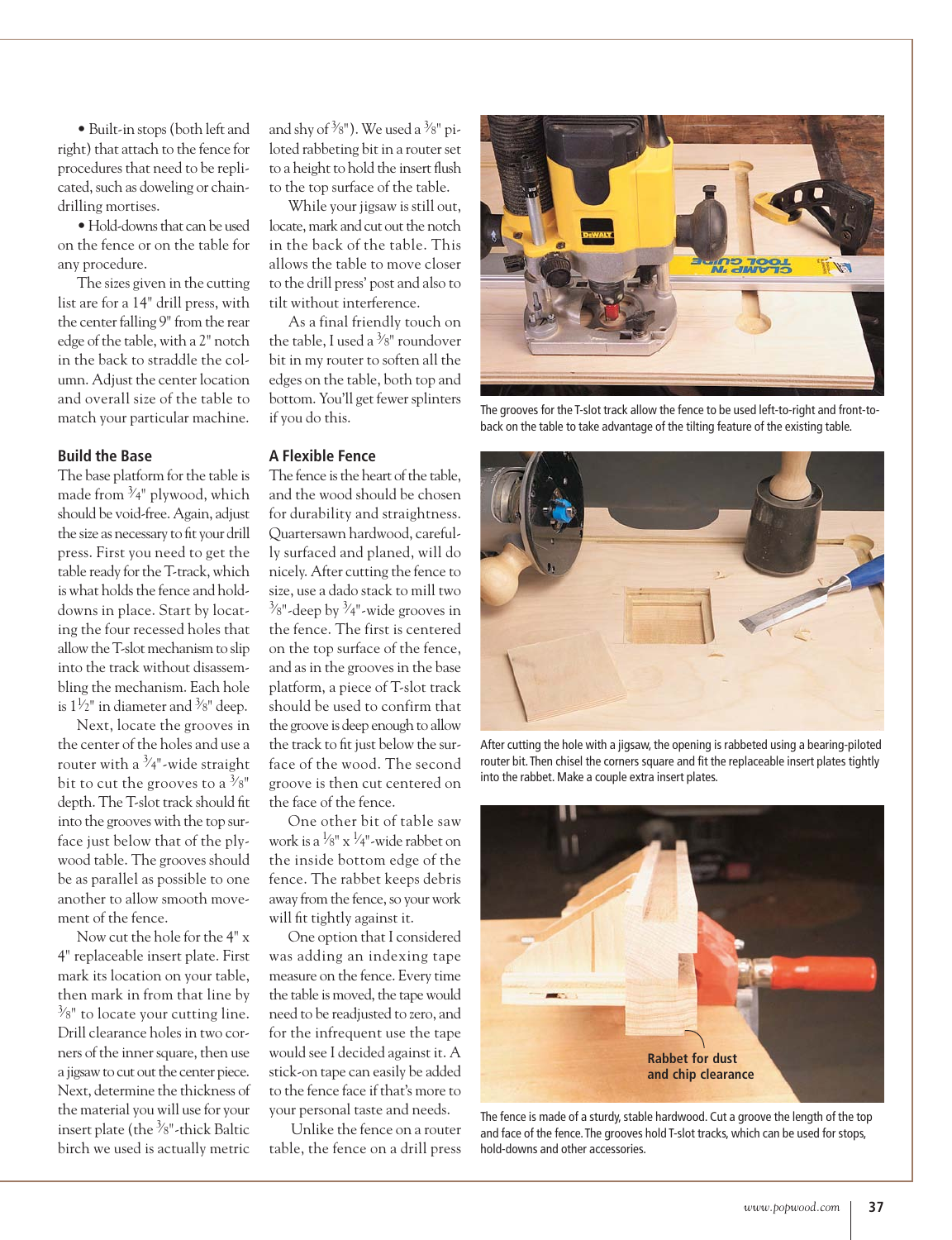

The fence is supported by two simple brackets screwed to the rear of the fence.The location of the triangular braces is important to the track orientation, so follow the diagrams carefully for location.



Install the T-slot tracks in the grooves with flat head screws countersunk into the track.The braces are attached to the fence by screwing through the face groove prior to attaching the T-slot track.



The hold-downs and stops are made from  $\frac{3}{4}$ " hardwood. To make the guide that holds the stops squarely on the fence, cut a  $\frac{1}{16}$ " x 1  $\frac{1}{8}$ " rabbet on both sides of the inside face using your table saw.

table won't see a lot of lateral pressure. So the main purpose of the braces is to hold the fence square to the table at the drilling point. In my case I've also given the braces the job of mounting the fence to the table.

Start by cutting the two base plates and the four braces to size. The braces are triangles with the bottom edge 3" long and the adjoining right angle edge  $1\%$ " long. The third side is determined by simply connecting the corners. Locate the braces on the base plates according to the diagrams and pre-drill and countersink  $\frac{3}{16}$ "diameter holes in the base plates to attach the braces to the plates.

To mount the support braces to the fence, again refer to the diagrams to locate the proper spacing on the fence. Then drill and countersink screw holes through the face groove in the fence. Clamp the brace to the fence and screw the brace in place.

With the braces attached to the fence, use the T-slot fastener locations on the diagrams as a starting point for drilling the holes in the base plates, but check the location against your table for the best fit. Two holes are drilled in each plate to allow the fence to be moved to the perpendicular position (either to the right or left of the quill), by simply relocating one of the T-slot fasteners. Check each hole in relationship to that position.

## **Add the Track**

Assuming you purchased the 24" lengths of track listed in the cutting list, you should be able to cut the tracks for the table first, leaving fall-off that can be added to the two remaining full length tracks to give you the necessary 30" lengths of track for the fence. When attaching the track, first pilot drill the hole in the center of the track (a groove is provided in the track to simplify that operation), then use a countersink to widen the hole to accommodate a #4 x <sup>5</sup>⁄8" flat-head screw. Keeping the screw heads flush to the inner surface of the track will make the stops and hold-downs move much easier.

Stops and hold-downs designed for use in T-tracks make the drill press most useful. The stops are square blocks of wood with one face milled to leave an indexing strip that fits into the slot on the T-slot track. By using the saw to cut tall but shallow rabbets on two edges of each block, the stops are completed fairly easily. For safety, cut the rabbet on a longer  $2^{1/2}$ " wide piece of wood, then crosscut the stops afterward. The T-slot fasteners are simply inserted into a  $\frac{1}{4}$ " hole drilled in the center of each stop block.

The hold-downs are blocks of wood with DeStaCo clamps screwed to the top. Each block is drilled for two T-slot fasteners. While the DeStaCos are good for this application, they aren't as versatile as I wanted. I replaced the threaded-rod plunger with longer all-thread  $(\frac{1}{4}$ " x 36) to provide maximum benefit from the clamps. The rubber tip of the plunger is important to the function of the clamp, and if you can manage to reuse the existing tip, do so. If not, I found rubber stoppers in a variety of sizes in the local Sears hardware store.

To install the stopper, carefully drill a  $\frac{1}{4}$ "-diameter hole twothirds of the way into the stopper and then you should be able to screw it to the rod easily.

The table should attach easily to your existing drill press table using four lag bolts countersunk flush into the surface of the auxiliary table. Once attached, you should find that the auxiliary table gives you more support and versatility than the metal one. **PW**